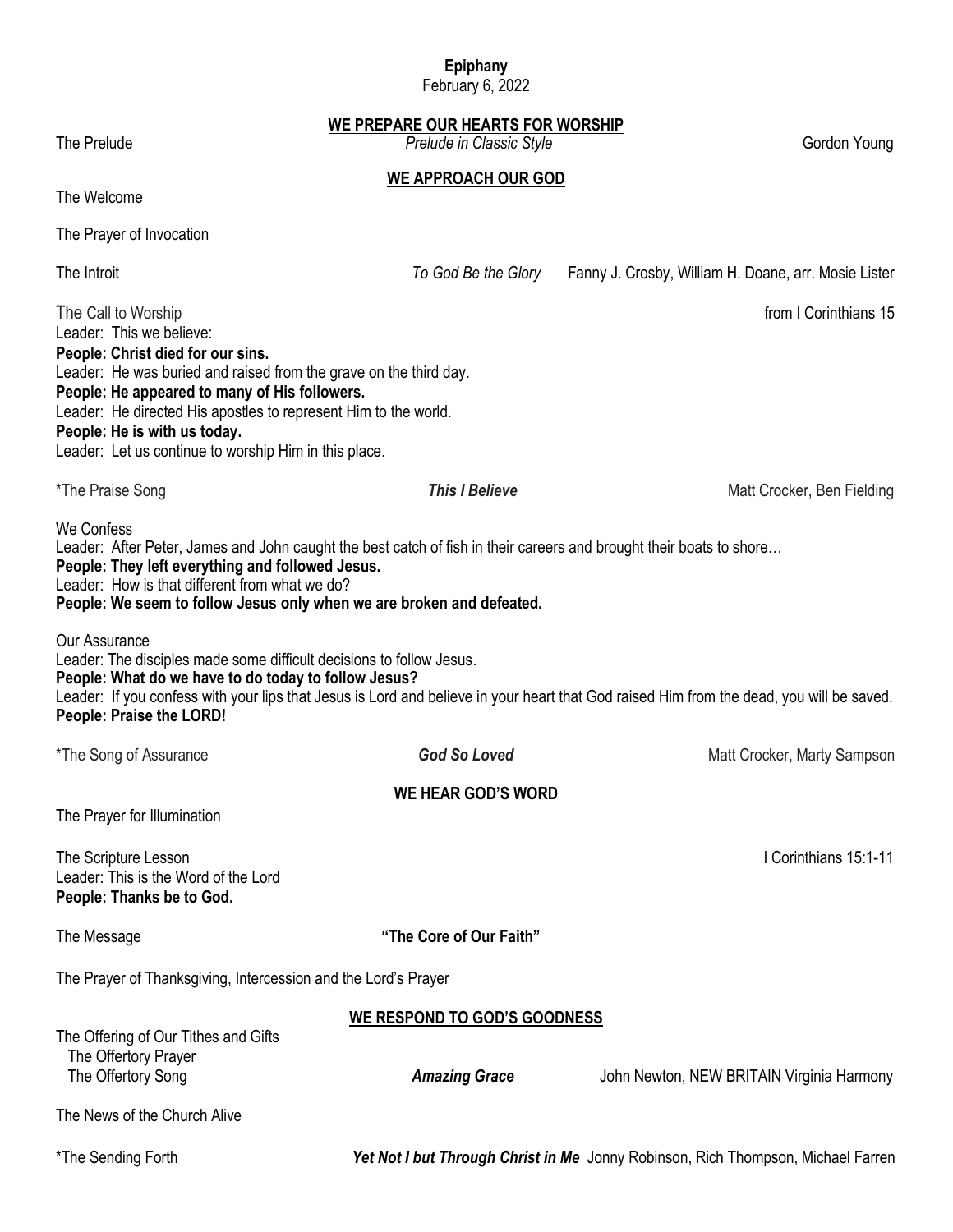\*The Benediction

\*All who are able, please stand

**Worship Leaders:** Preaching –Pastor Bud Pratt; Liturgist – Bob Stelma; Organist – Patty Pratt; Men's Ensemble; Praise team

#### **Please follow our church social media pages**:

Instagram: frcgrandville Facebook: First Reformed Church

#### **Stewardship Update:**

| January 30 Collection Plate | 8,170.00  |
|-----------------------------|-----------|
| Online Giving:              | 2,022.00  |
| Total Offering:             | 10,192.00 |

| Average weekly offering needed |              |
|--------------------------------|--------------|
| to make 2022 budget            | \$18,258.00  |
| 2022 Annual budget             | \$949,429.00 |
| Text to Give - 616-208-4301    |              |

**BRAZIL SPECIAL OFFERING:** Our special offering to help rebuild the Presbyterian Church of Manaus, Brazil received over \$7000.00! Thank you so much for your generous response to this immediate need.

# **TODAY'S HAPPENINGS**

## **Sunday Children's Programming Schedule:**

# **1st and 2nd Sunday of the month:**

Nursery ages - can be dropped off in the nursery when you arrive & picked up after the worship service.

Ages 3 years – Kindergarten can be dropped off in room #113 South when you arrive and picked up after the worship service. 1st Grade-5th Grade can be dropped off in the downstairs Assembly Room when you arrive and picked up after the worship service. **Please note:** We are following Grandville Public School Covid guidelines, so masks are required for kids, as well as our volunteers at this time.

**Middle School** (6th - 8th grades) & **High School** (9th - 12th grades) **Sunday School** meets in the Youth Lounge following worship. Donuts provided.

**Middle School youth group** meets on Sundays from 4:00pm - 5:30pm in the Youth gym.

**High School youth group** meets on Sundays from 6:30pm - 8:00pm in the Youth gym.

#### **YOUTH HAPPENINGS**

Young Life (9<sup>th</sup>-12<sup>th</sup> grade) – meets Monday, February 7, at 7:27pm at the Holleman's – 3566 Apache Ct. We will be playing broomball so dress warmly. Questions? Contact Jon Hull a[t jon@firstgrandville.org](mailto:jon@firstgrandville.org) or 517-803-5686.

WyldLife (7<sup>th</sup>-8<sup>th</sup> grade) – Meets the 1<sup>st</sup> & 3<sup>rd</sup> Tuesdays of the month in the Family Life Center. Contact Paige Corfixsen – 616-710-0865 or Emma Kukla – 616-666-4811 with questions.

High School Winter Retreat - Spring Hill - February 18 - 20. Cost is \$155. Email Jeff if you are interested - [jeffw@firstgrandville.org](mailto:jeffw@firstgrandville.org)

#### **Youth Mission Trip fundraisers:**

- **Pop can drive**  There will be a labeled trash can in the Youth Lounge all year for you to drop off your empty cans.
- **FOCUS dinner fundraiser**  February 23 from 5:30 to 6:30.

**Maple Tree Preschool Registration** - Preschool registration for 2022-2023 has begun! If you know of a family looking for a preschool, please have them check out [www.mapletreepreschool.org](http://www.mapletreepreschool.org/) and [Maple Tree Preschool's](https://www.facebook.com/Maple-Tree-Preschool-107534002642706) Facebook page.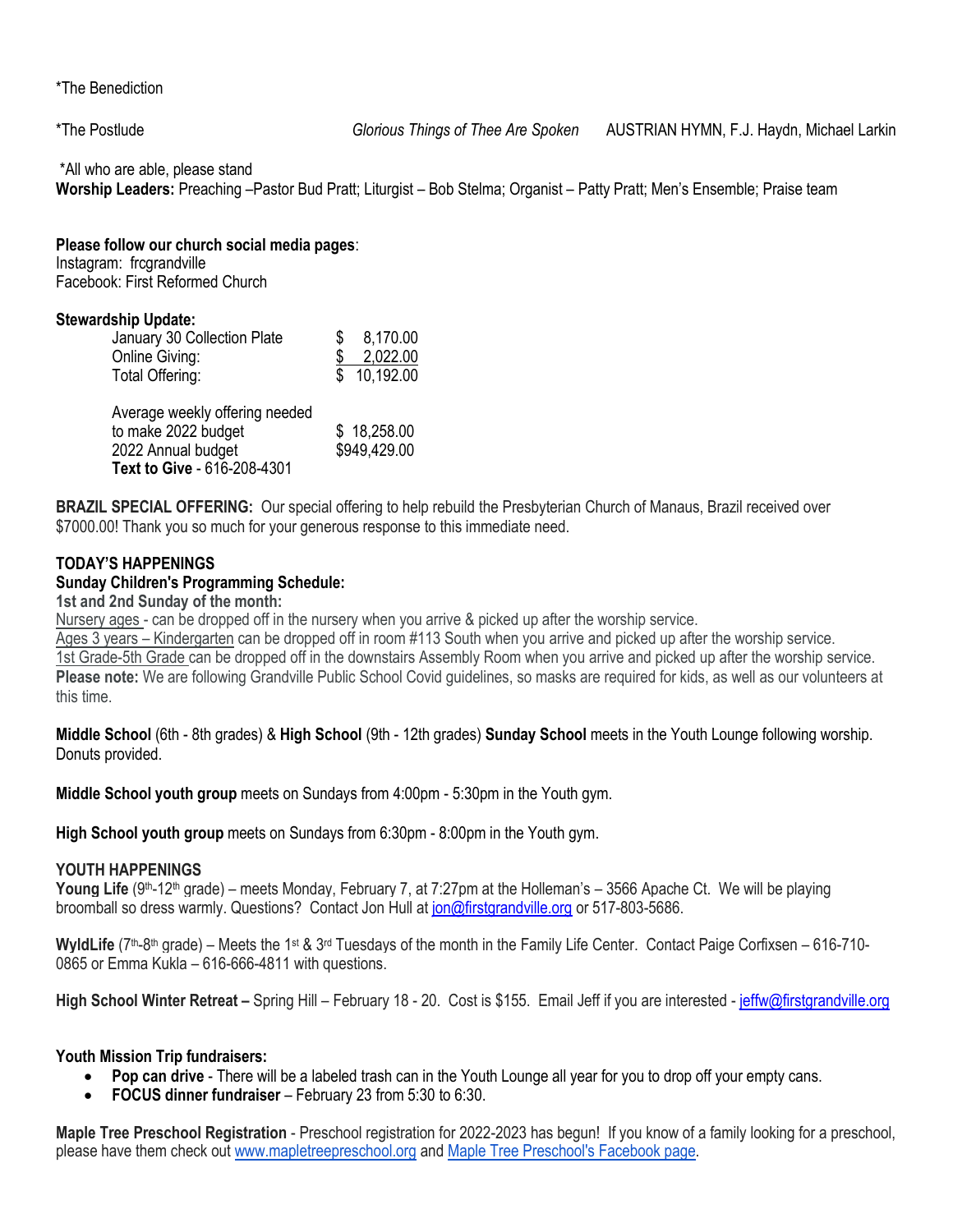**College Scholarships:** Scholarship forms are available in the office or online. These are for anyone who is a member of church and going to college in Fall 2022. They are due in the office no later than **Friday, April 8, at noon.**

#### **OTHER HAPPENINGS**

**Anna Circle** – meets the 2<sup>nd</sup> and 4<sup>th</sup> Tuesdays of the month from 9:30am – 11:00am in the upstairs small adult ed room. We are studying the book *Winning the War in Your Mind.*

**Esther Circle** – meets the 1<sup>st</sup> Tuesday of the month at 9:30am in the upstairs adult ed room. We are studying the Twenty Third Psalm.

**Women in the Word** – meets Wednesday mornings at 9:30am in the upstairs adult ed room. The study for this week includes pages 270-278. Questions? Call Marilyn Stelma – 616-450-6008

**Men's Bible Study** meets on the second and fourth Thursday of each month at 2:30 PM. We meet at Marge's Donut Den, 1751 28th St., Wyoming, MI. Our leaders are David Bast and Mark Davis. All are welcome!

**Bells of Joy –** Tuesdays, 6:30pm

**Chancel Choir** – Wednesdays, 7:00 – 8:00pm

**FOCUS** – will resume this Wednesday, February 9 – Pulled pork dinner (with covid protocol) begins at 5:30 PM. Classes for kids and adults begin at 6:30pm. Chancel choir meets from 7:00-8:00pm. Masks will be encouraged throughout the evening as we begin gathering in close quarters. We will begin a new adult ed class (taught by Pastor Bud) titled "**G**O **E**AT **P**OP **C**ORN" (a 6 week study of Galatians, Ephesians, Philippians, and Colossians) which starts at 6:30 PM on Wednesdays.

#### **OPPORTUNITIES TO GIVE**

**Hand2hand** – We are taking non-perishable food donations for hand2hand. These items need to be in individual packets. Items needed are: popcorn packets, trail mix, pudding snack packs, granola bars, fruit snacks, applesauce/fruit cups, crackers, pretzels, goldfish crackers, anny bagged snack, meat sticks, instant cereal, instant mac n cheese, soup, chocolate ready to go protein milk from Costco (Fairlife). There is a box in the narthex to place your donations. Thank you!

**Food pantry needs** – Pancake mix and syrup, canned meats, cake mix and frosting, muffin mix, and spaghetti sauce. You may drop these items off in the grocery cart located in the Activity Center.

**LaCasa needs** - Jose and Franciel Rivas (pastoring the LaCasa ministry here at FRC) have welcomed Franciel's cousin Edisamar and husband Nelson to live with them as new immigrants from Venezuela. They will be helping the LaCasa ministry with their musical gifts as they seek work visas from immigration. (This couple was part of Jose's team while church-planting in Venezuela).

Our new immigrant friends, Nelson & Edisamar Perozo Camacho, have some immediate needs for:

1. Toiletries- shampoo, toothpaste, deodorant, shaving cream, razors, body wash, lotion

2. Gift cards to Meijer, Old Navy, Target, or Kohl's for clothing (specific sizes available through Heidi Smitley), or gently used clothes or shoes.

3. Tutoring in English and/or opportunities to practice conversational English

4. Jose & Franciel could use a few gas cards (two trips to Detroit for immigration meetings), or grocery gift cards (Aldi & Walmart) as they house our new LaCasa friends.

Nelson & Edisamar would also like to volunteer where needed since they cannot officially be employed until they receive their visas.

#### **Your Consistory** (with term ending)

| <b>Elders</b>      | <b>Deacons</b>    |
|--------------------|-------------------|
| Chris Bajema (23)  | Nicole Cla        |
| Mike Cline (22)    | Mark Dor          |
| Mary Cook (22)     | Ron Hasp          |
| Steve DeVette (24) | Kelly Kiev        |
| Kim Donze (24)     | <b>Tim Kooir</b>  |
| Vicky Hawken (22)  | Abby Klei         |
| Jan Hodges (23)    | <b>Bryce Lut</b>  |
| Chad Holleman (24) | Anne Pot          |
| Sue Plasman (24)   | <b>Justin Sta</b> |
| Heidi Smitley (23) | Laura Va          |
| Bob Stelma (23)    | Dan Vene          |
| Doug Timmer (22)   | <b>Tony Will</b>  |
|                    |                   |

Nicole Clark (22) Mark Donker (24) Ron Hasper (24) Kelly Kievit (22) Tim Kooima (22) Abby Kleinheksel (22) Bryce Lutke (24) Anne Potyraj (24) Justin Stadt (23) Laura VanHekken (23) Dan Venema (23) Tony Williams (23)